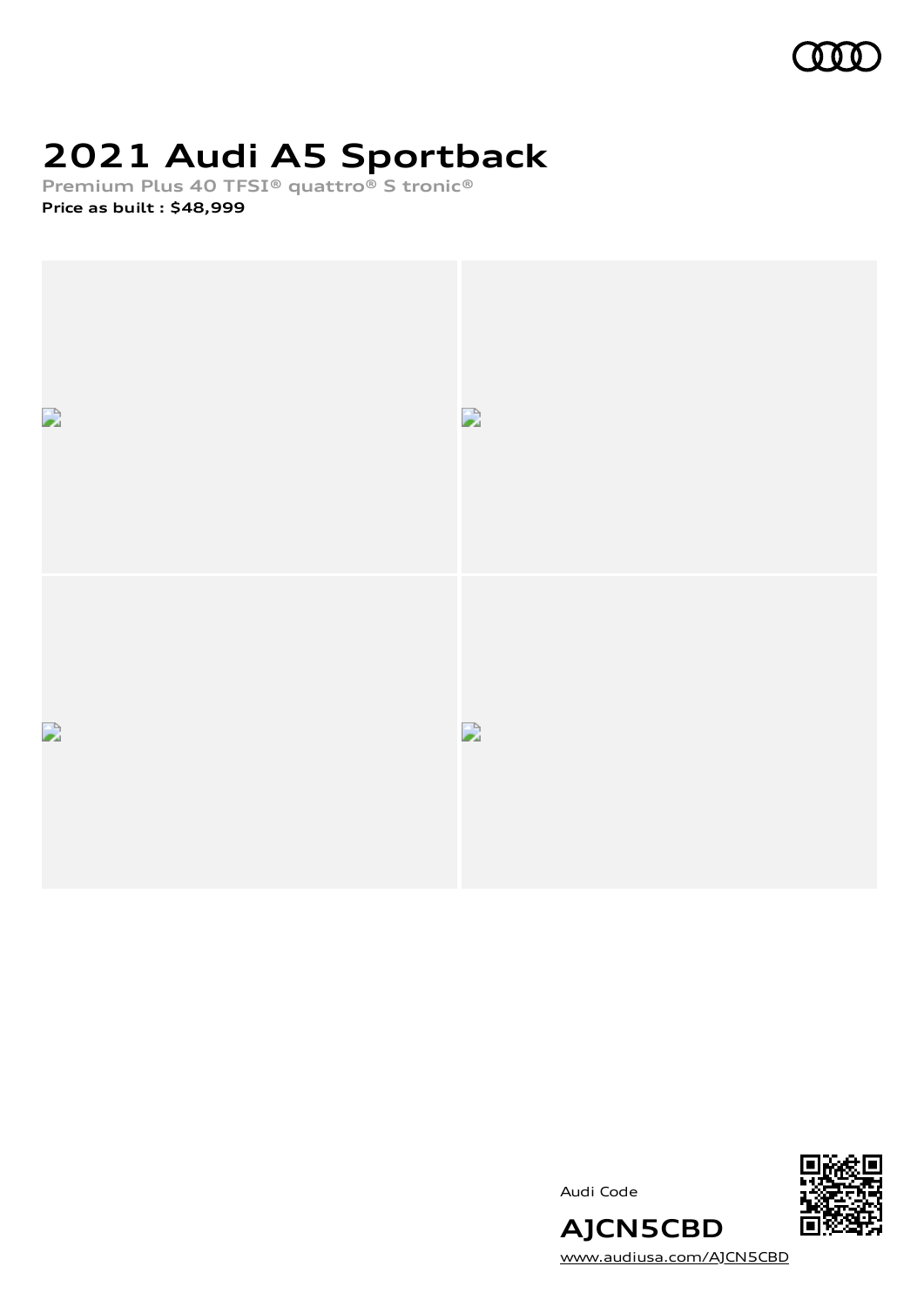# **Summary**

#### **Audi 2021 Audi A5 Sportback** Premium Plus 40 TFSI® quattro® S tronic®

**Price as buil[t](#page-7-0)** \$48,999

### **Exterior colour**

Manhattan Gray metallic

### D

### **Further Information**

Type of vehicle Used car Mileage 2,195 miles

**Warranty**

### **Interior colour**

| Seats     | Okapi Brown |
|-----------|-------------|
| Dashboard | Black       |
| Carpet    | Black       |
| Headliner | Black       |

#### **Audi Code** AJCN5CBD

**Your configuration on www.audiusa.com** [www.audiusa.com/AJCN5CBD](https://www.audiusa.com/AJCN5CBD)

No

**Commission number** 455467f80a0e097166f6

### **Technical Specifications**

Engine type 2.0-liter four-cylinder Displacement/Bore and 1,984/82.5 x 92.8 cc/mm stroke Max. output 201 HP Torque 236 lb-ft@rpm Top track speed 130 mph Acceleration (0 - 60 mph) 6.4 seconds Recommended fuel Premium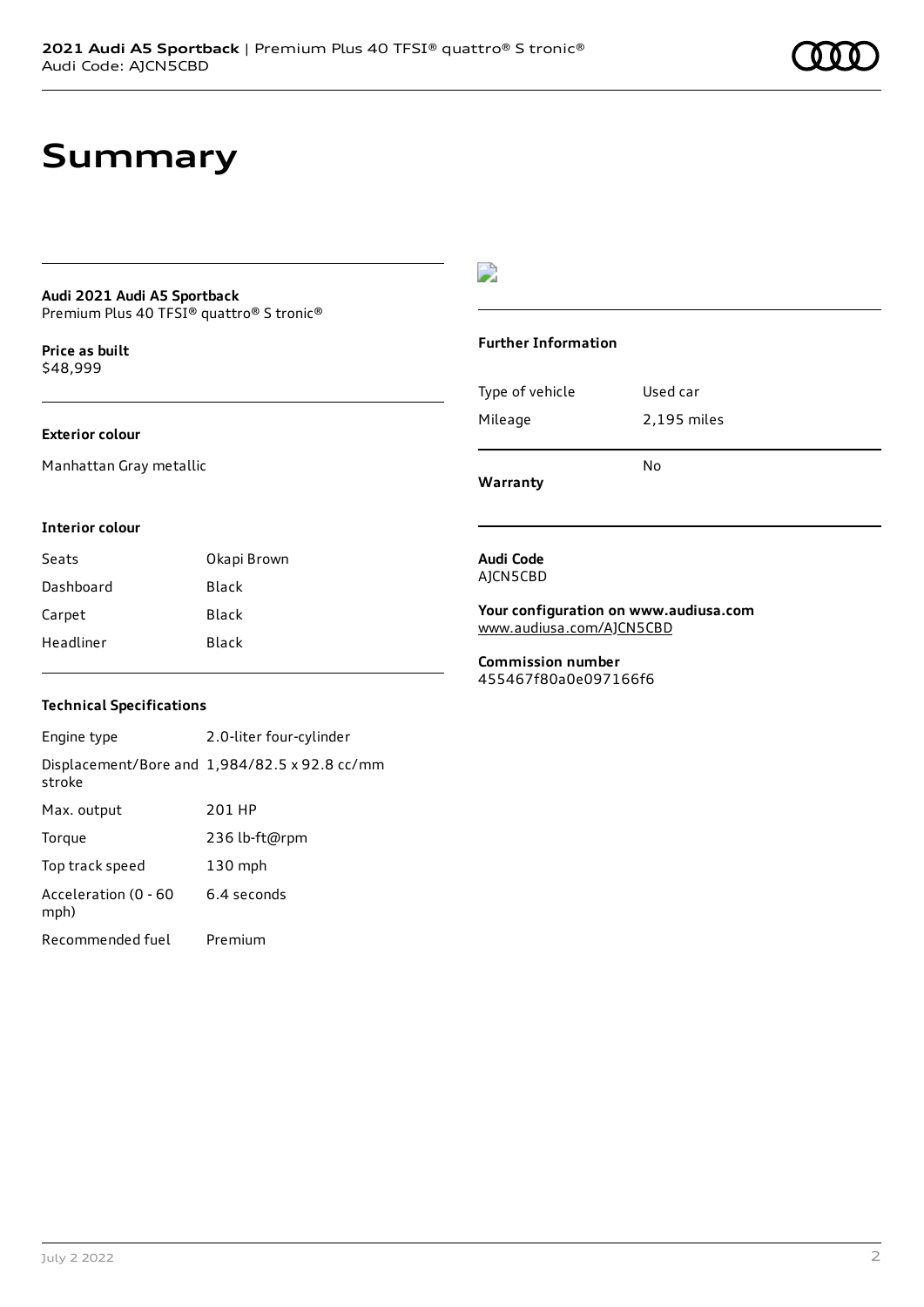

# **Standard features**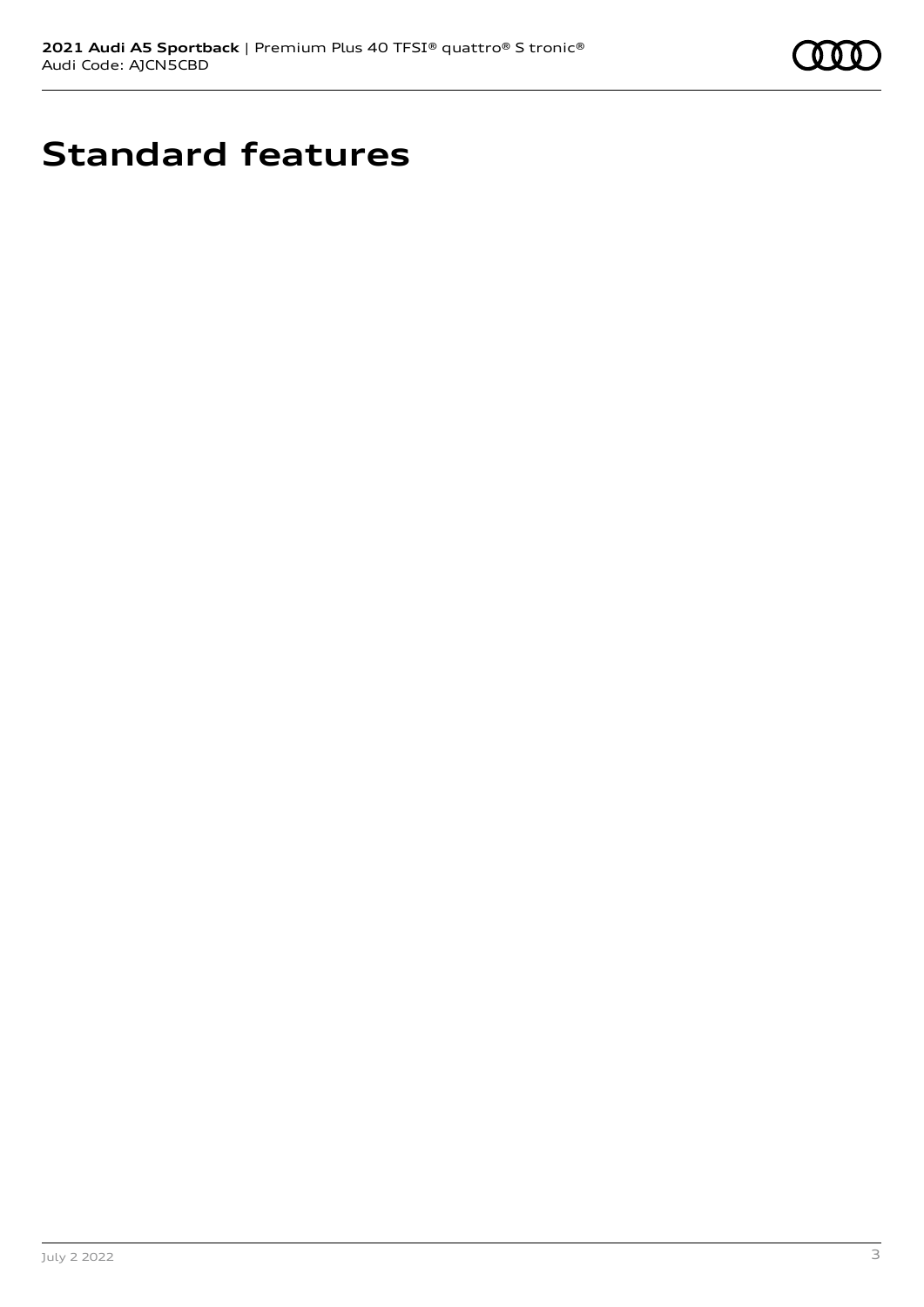# **Dealer remarks**

## *YOU NEED TO DRIVE IT, IT'S WORTH MORE THAN A THOUSAND WORDS!!!*

Only 2K MILES on this CarFax Certified **ONE OWNER AND ACCIDENT FREE 2021 AUDI A5 SPORTBACK PREMIUM PLUS!!!** Manhattan Gray Metallic with Okapi Brown!!

### Featuring the optional,

**-PREMIUM PLUS** -inc: Audi phone box, Audi virtual cockpit plus and leatherette covered center console and door armrests, Matrix-Design LED Headlights, Hands-On Detection Steering Wheel, Power Folding Exterior Mirrors, 2 Rear USB Charge Ports, Top View Camera System, Audi Active Lane Assist, Alarm System w/Motion Sensors, SiriusXM All Access Service, 3-month trial subscription, Auto-Dimming Exterior Mirrors, Parking System Plus (Front/Rear Acoustic Sensors), Heated Steering Wheel, Audi Advanced Key, keyless engine start/stop and doors and trunk entry, Audi Side Assist w/Pre Sense Rear, Driver Seat Memory, Adaptive Cruise Control w/Traffic Jam Assist.

**AND MORE!!!**

### **2021 Audi A5 Sportback** | Premium Plus 40 TFSI® quattro® S tronic® Audi Code: AJCN5CBD

# **Technical Specifications**

| <b>Engineering   Performance</b> | <b>Steering</b>            |                |
|----------------------------------|----------------------------|----------------|
| Engine type                      | Steering type              |                |
| 2.0-liter four-cylinder          | Electromechanical          |                |
| Power Level                      | power steering system      |                |
| 40                               | Turning<br>diameter, curb- |                |
| Max. output                      | to-curb                    |                |
| 201 HP                           | 38.4 ft                    |                |
| <b>Displacement</b>              | <b>Steering ratio</b>      |                |
| July 2 2022<br>2.01              | 15.9:1                     | $\overline{4}$ |
| Torque                           |                            |                |
| 236 lb-ft@rpm                    | <b>Suspension</b>          |                |
| Valvetrain                       |                            |                |



**(1/2)**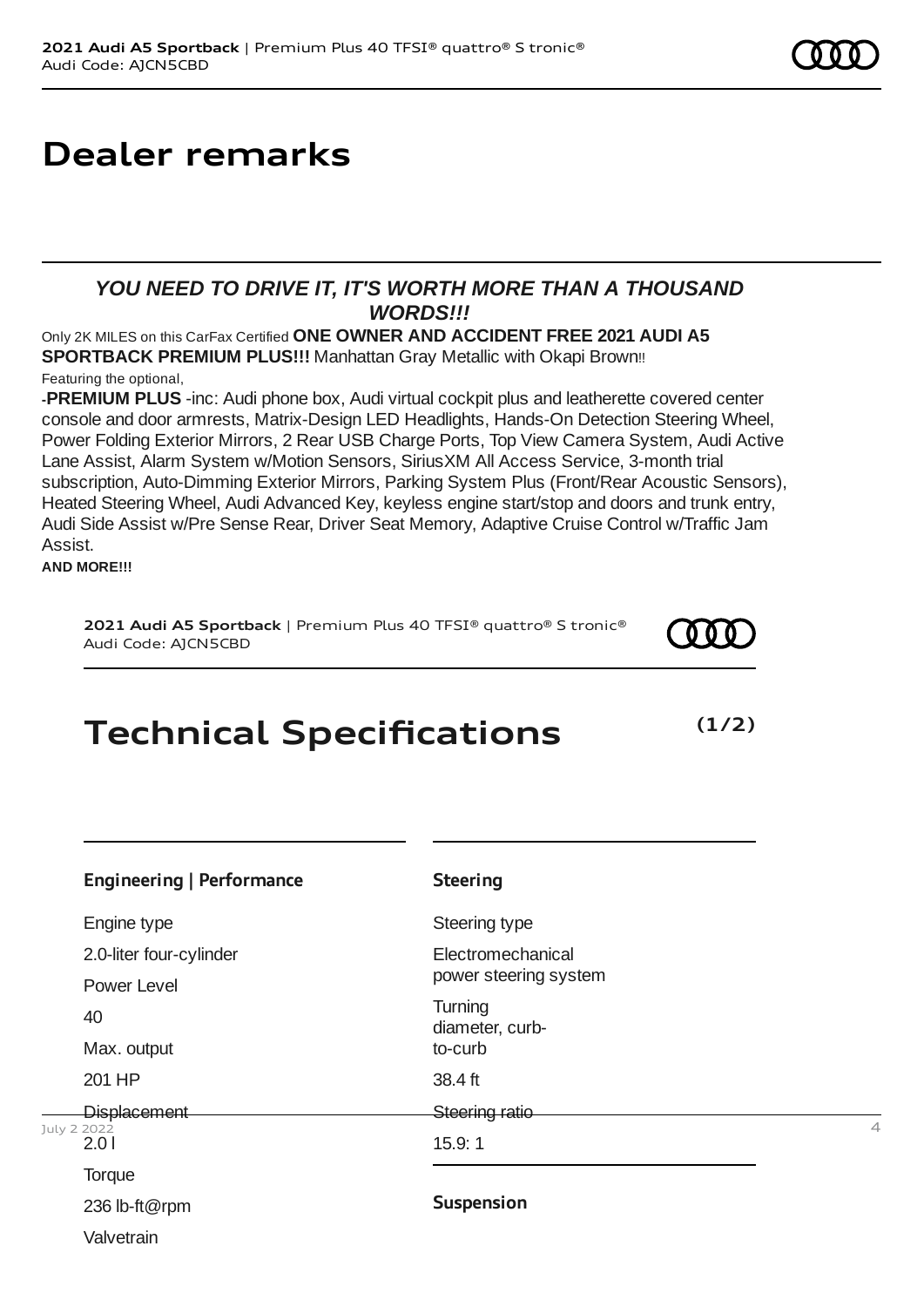| 2021 Augli A5 Sportback Hermium Rus 40 TFSI® quattro® S tronic®            |                                                  | (2/2) |   |  |
|----------------------------------------------------------------------------|--------------------------------------------------|-------|---|--|
| Seven-speed S tronic <sup>®</sup><br>dual-clutch automatic<br>transmission |                                                  |       |   |  |
| Transmission                                                               |                                                  |       |   |  |
| quattro <sup>®</sup> all-wheel drive<br>with ultra® technology             |                                                  |       |   |  |
| Drivetrain type                                                            |                                                  |       |   |  |
|                                                                            | protection                                       |       |   |  |
| Transmission   Drivetrain                                                  | protection<br>Multistep anti-corrosion           |       |   |  |
| 12 Volts - 420A/75Ah                                                       | Corrosion                                        |       |   |  |
| <b>Battery</b>                                                             | construction (steel and<br>aluminum composition) |       |   |  |
| 14 Volts - 110-150A                                                        | Multi-material body                              |       |   |  |
| Alternator                                                                 | <b>Material</b>                                  |       |   |  |
| Electrical system                                                          | <b>Body</b>                                      |       | 5 |  |
| 130 mph                                                                    | Electromechanical                                |       |   |  |
| Top track speed                                                            | Parking brake                                    |       |   |  |
| 1,984/82.5 x 92.8 cc/mm                                                    | 11.81 (ventilated disc) in                       |       |   |  |
| Displacement/Bore<br>and stroke                                            | Rear brakes                                      |       |   |  |
| Aluminum-alloy                                                             | 12.36 (ventilated disc) in                       |       |   |  |
| Cylinder head                                                              | Front brakes                                     |       |   |  |
| Turbocharged/FSI®                                                          | <b>Brakes</b>                                    |       |   |  |
| injection                                                                  |                                                  |       |   |  |
| Induction/fuel                                                             | Sport suspension                                 |       |   |  |
| Engine block<br>Cast-iron                                                  | suspension<br>Optional                           |       |   |  |
| 6.4 seconds                                                                | Five-link rear                                   |       |   |  |
| 60 mph)                                                                    | Rear axle                                        |       |   |  |
| Audi valvelift system<br>Acceleration (0 -                                 | Five-link front<br>suspension                    |       |   |  |
| 16-valve DOHC with                                                         | Front axle                                       |       |   |  |

4-year/50,000-mile Audi New Vehicle Limited

**Warranty** 

**Warranty** 

### **Interior measurements**

Seating capacity 5 Shoulder room, rear 54.5 in

## **Exterior Measurements**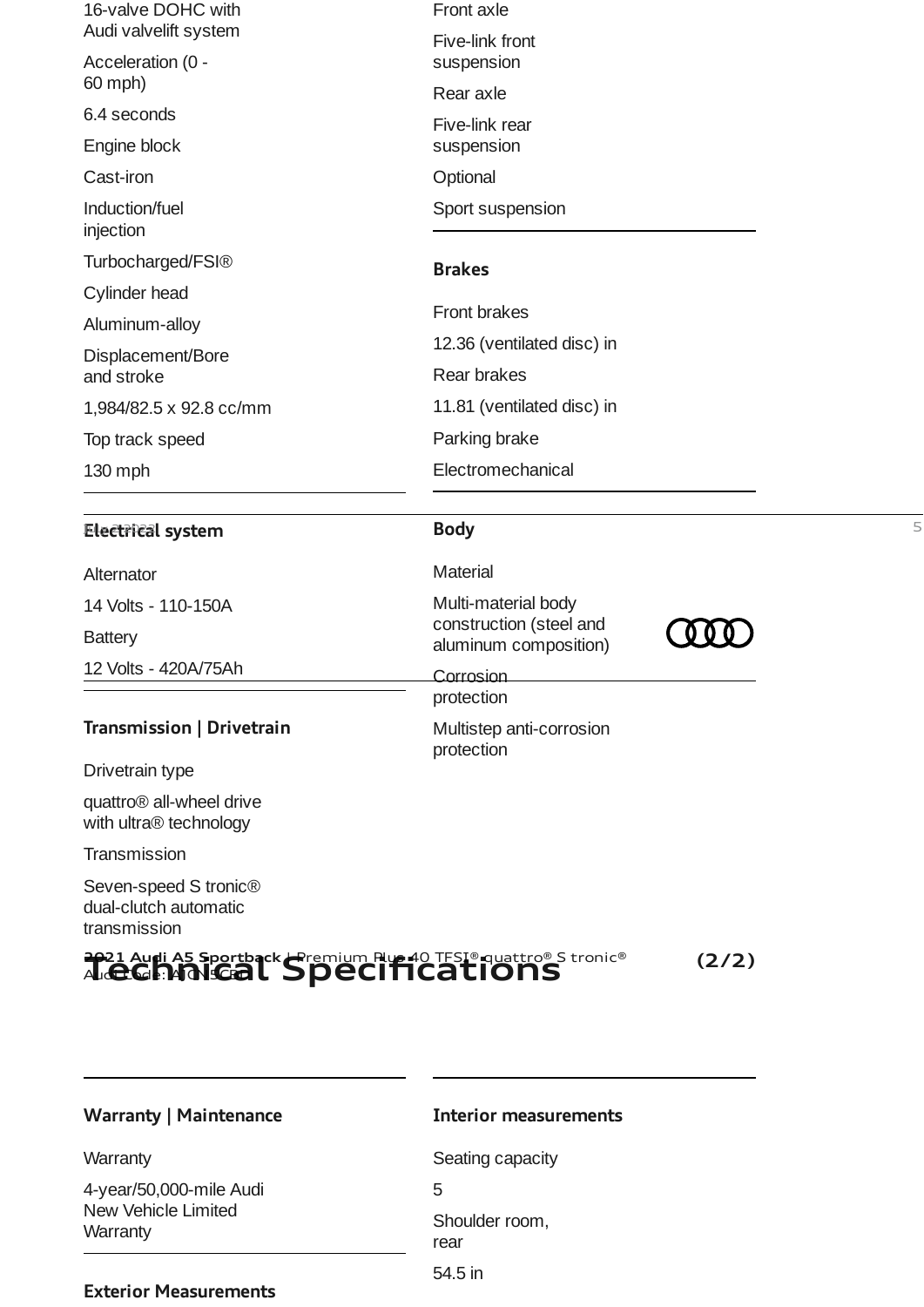| Height                                   | Head room with<br>front sunroof |
|------------------------------------------|---------------------------------|
| 54.6 in                                  | 37.7 in                         |
| Overall width                            | Leg room, rear                  |
| without mirrors                          | 35.1 in                         |
| 72.5 in                                  | Shoulder room,                  |
| Length                                   | front                           |
| 187.3 in                                 | 55.7 in                         |
| Wheelbase                                | Head room with                  |
| 111.2 in                                 | rear sunroof                    |
| Drag coefficient                         | 37.0 in                         |
| 0.29 Cw                                  | Leg room, front                 |
| Overall width                            | 41.3 in                         |
| with mirrors                             | Cargo volume,                   |
| 79.8 in                                  | rear seatbacks<br>up/folded     |
| Track rear                               | 21.8/35.0 cu ft, cu ft          |
| 61.7 in                                  |                                 |
| <b>Track front</b>                       |                                 |
| <sup>July</sup> 2 2022<br><b>62.5 in</b> | 6                               |
| Curb weight                              |                                 |
| 3,725 lb                                 | <b>ANY</b>                      |
|                                          |                                 |

**2021 Audi A5 Sportback** | Premium Plus 40 TFSI® quattro® S tronic® Audi Code: AJCN5CBD



## **Consumption- and emission**

## **Consumption by NEDC**

| urban       | 25 mpg |
|-------------|--------|
| extra-urban | 34 mpg |
| combined    | 28 mpg |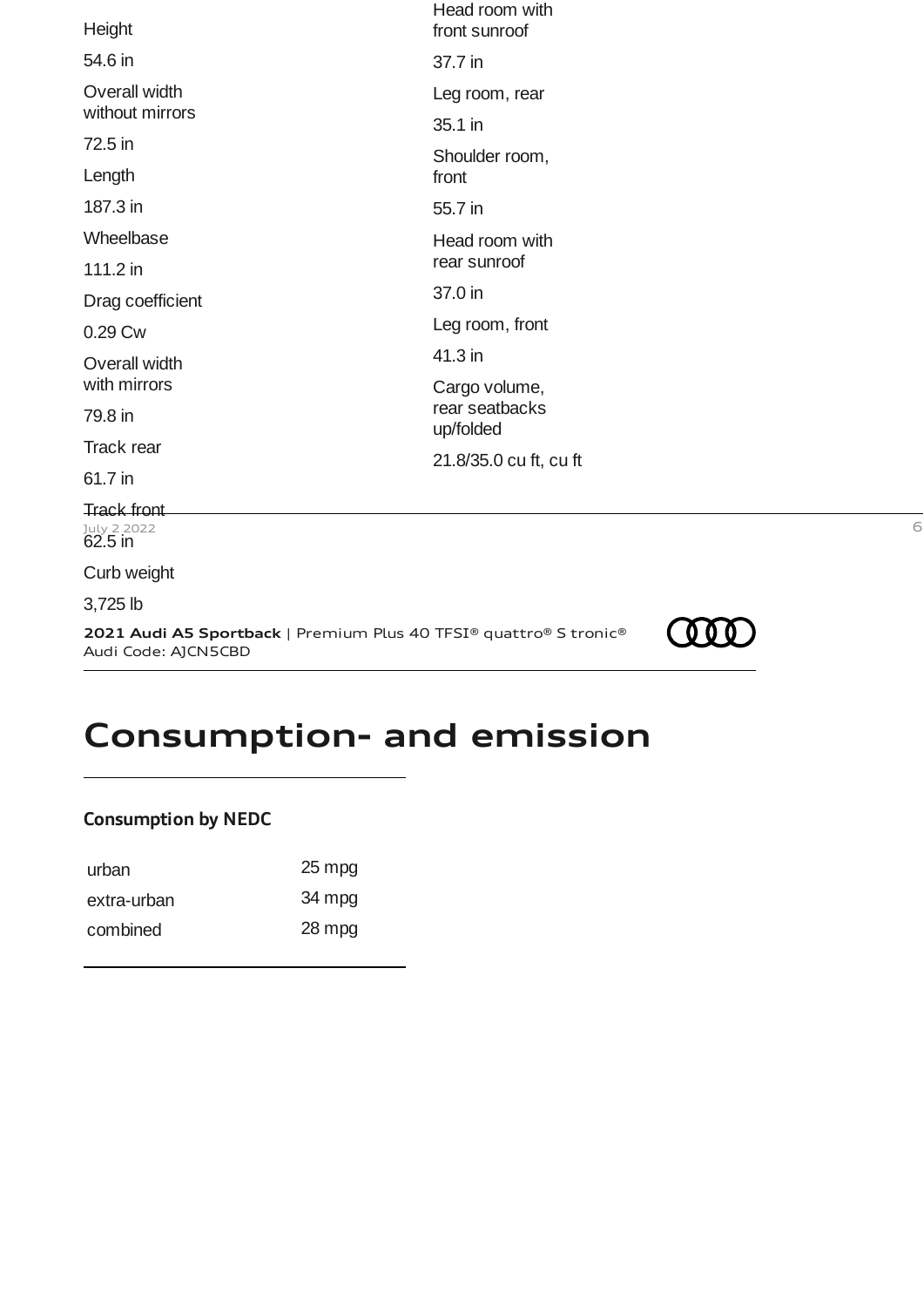**2021 Audi A5 Sportback** | Premium Plus 40 TFSI® quattro® S tronic® Audi Code: AJCN5CBD



## **Contact**

Dealer **Audi Morton Grove**

7000 Golf Road 60053 Morton Grove IL

Phone: +18479988000 FAX: 8479988694

www: [https://www.audimortongrove.com](https://www.audimortongrove.com/)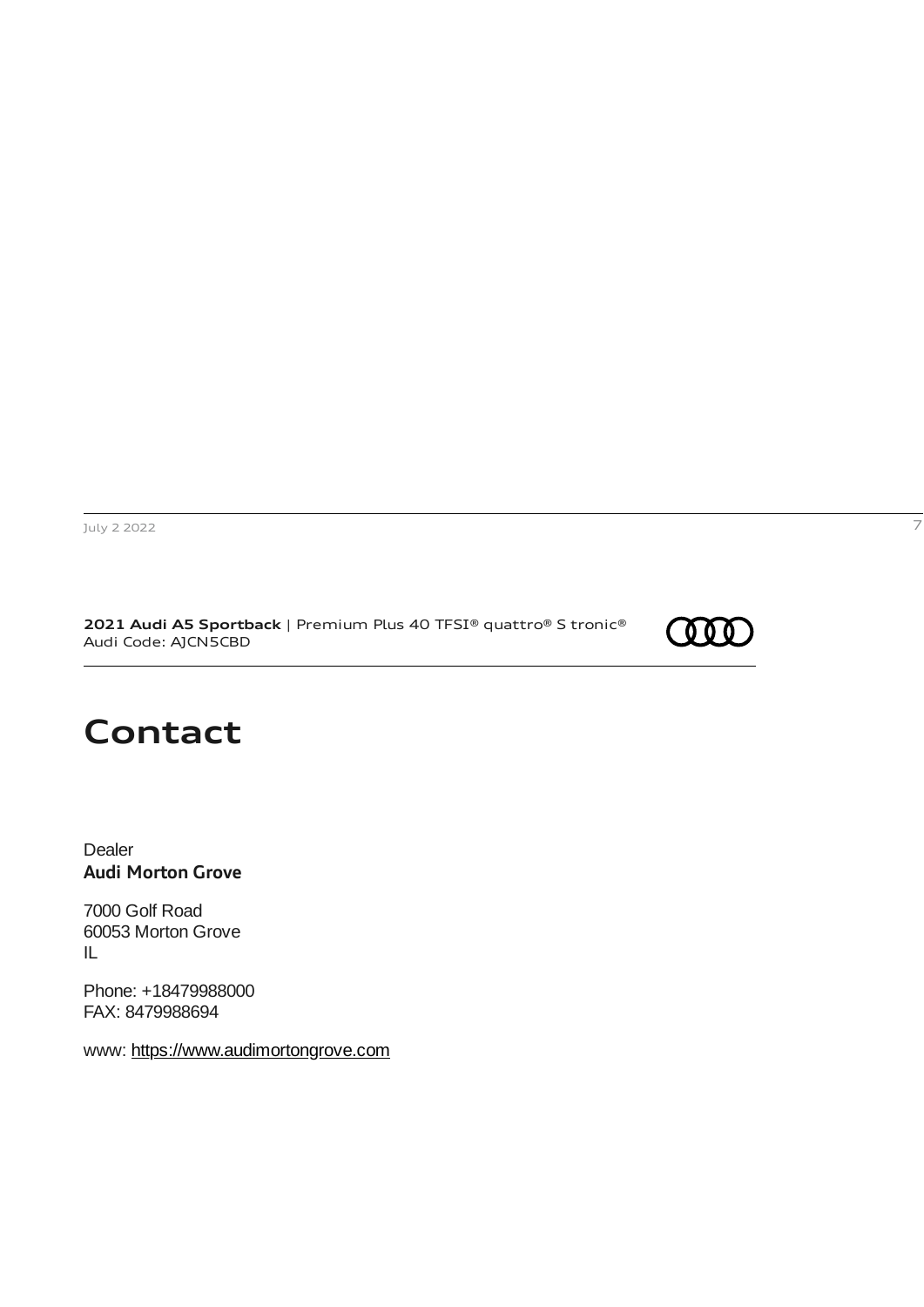**2021 Audi A5 Sportback** | Premium Plus 40 TFSI® quattro® S tronic® Audi Code: AJCN5CBD



## <span id="page-7-0"></span>**Further information (Disclaimer)**

Please note that although Audi Canada tries its best to avoid any pricing, fees, informational copy or image errors, there may be times where human error or omissions are encountered while developing and/or modifying the Audi Canada website. Audi Canada shall not be deemed liable or held responsible for any errors, omissions or any related issues to the information provided and contained on Audi.ca or external site linked to Audi.ca. The laws and courts of Ontario shall govern any issues related to Audi.ca, or external site linked to Audi.ca. All of the information contained in this site is for information purposes only and in no way constitutes an advertisement or an offer to buy or sell Audi vehicles. Manufacturer's Suggested Retail Price is for the Audi model selected (current model year available and in-market). Freight and PDI, license, insurance, registration, any dealer or other charges, options and taxes are not included. Actual prices are set by the dealer. This site shall not be used or relied upon by you as a substitute for information that is available to you from an authorized Audi dealer